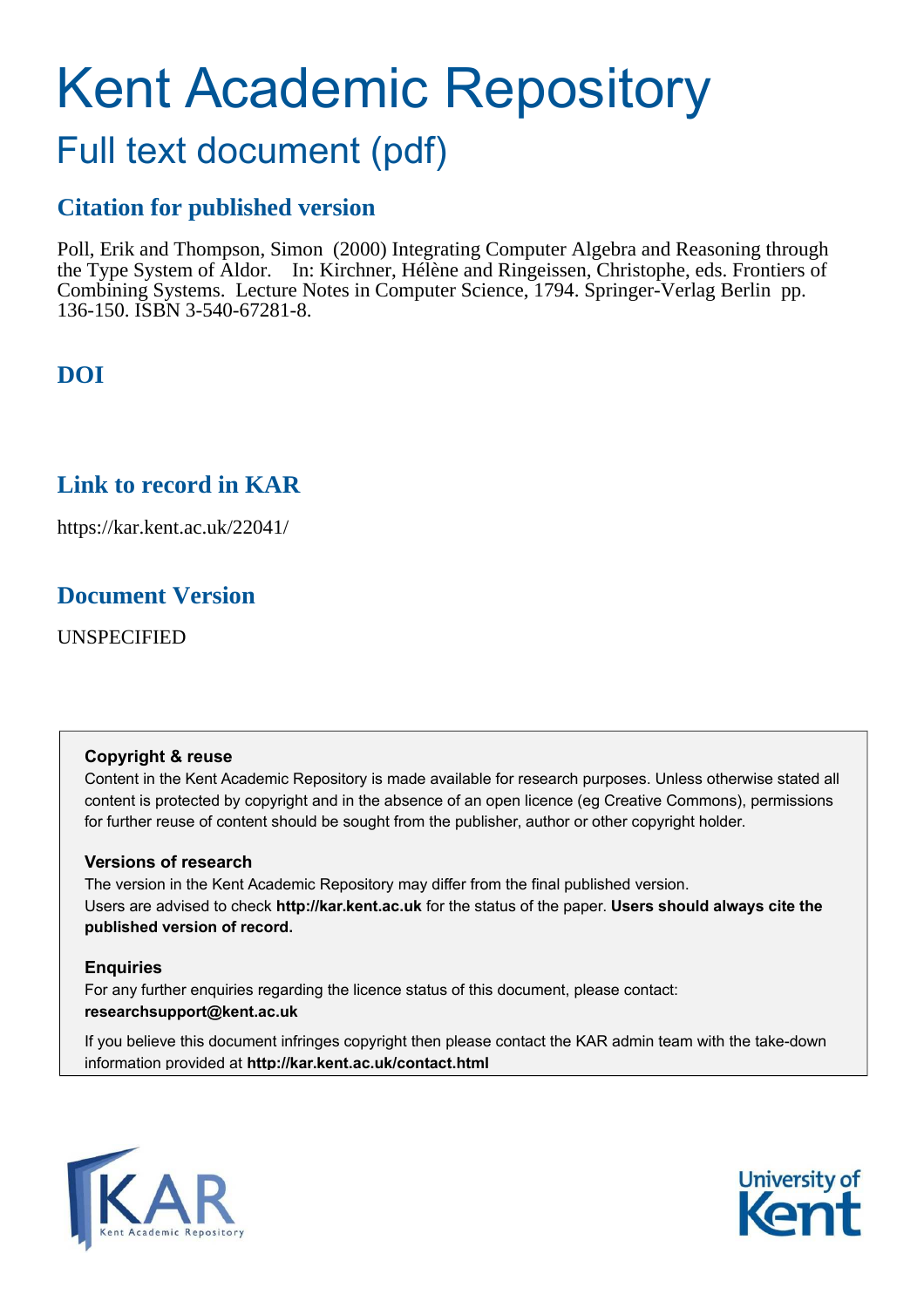# Integrating Computer Algebra and Reasoning through the Type System of Aldor

Erik Poll<sup>1</sup> and Simon Thompson<sup>2</sup>

– Computing Science Department University of Nijmegen, The Netherlands erikpoll@cs.kun.nl <sup>2</sup> Computing Laboratory, University of Kent at Canterbury, UK S.J.Thompson@ukc.ac.uk

Abstract. A number of combinations of reasoning and computer algebra systems have been proposed; in this paper we des
ribe another, namely a way to incorporate a logic in the computer algebra system Axiom. We examine the type system of Aldor – the Axiom Library Compiler - and show that with some modifications we can use the dependent types of the system to model a logi
, under the Curry-Howard isomorphism. We give a number of example applications of the logic we construct and explain a prototype implementation of a modified type-checking system written in Haskell.

# <sup>1</sup> Introdu
tion

Symbolic mathematical – or computer algebra – systems, such as Axiom [13], Maple and Mathemati
a, are in everyday use by s
ientists, engineers and indeed mathematicians, because they provide a user with techniques of, say, integration whi
h far ex
eed those of the person themselves, and make routine many al
ulations whi
h would have been impossible some years ago. These systems are, moreover, taught as standard tools within many university undergraduate programmes and are used in support of both a
ademi and ommer
ial resear
h.

There are, however, drawba
ks to the widespread use of automated support of omplex mathemati
al tasks, whi
h has been widely noted: Fateman [10] gives the graphic example of systems which will assume that  $a \neq 0$  on the basis that  $a = 0$  has not been established. This can have potentially disastrous consequences for the naive user of the system or indeed, if it occurs within a sufficiently complicated context, any user.

Symbolic mathematics systems are also limited by their reliance on algebraic techniques. As Martin [14] remarks, in performing operations of analysis it might be a precondition that a function be continuous; such a property cannot be guaranteed by a omputer algebra system alone.

All this makes the ombination of omputer algebra with theorem proving a topic of considerable interest. Reasoning capabilities can allow a user to track assumptions, and thus to ensure that symbolic computations are *sound*, in contrast to the urrent situation in many CA systems.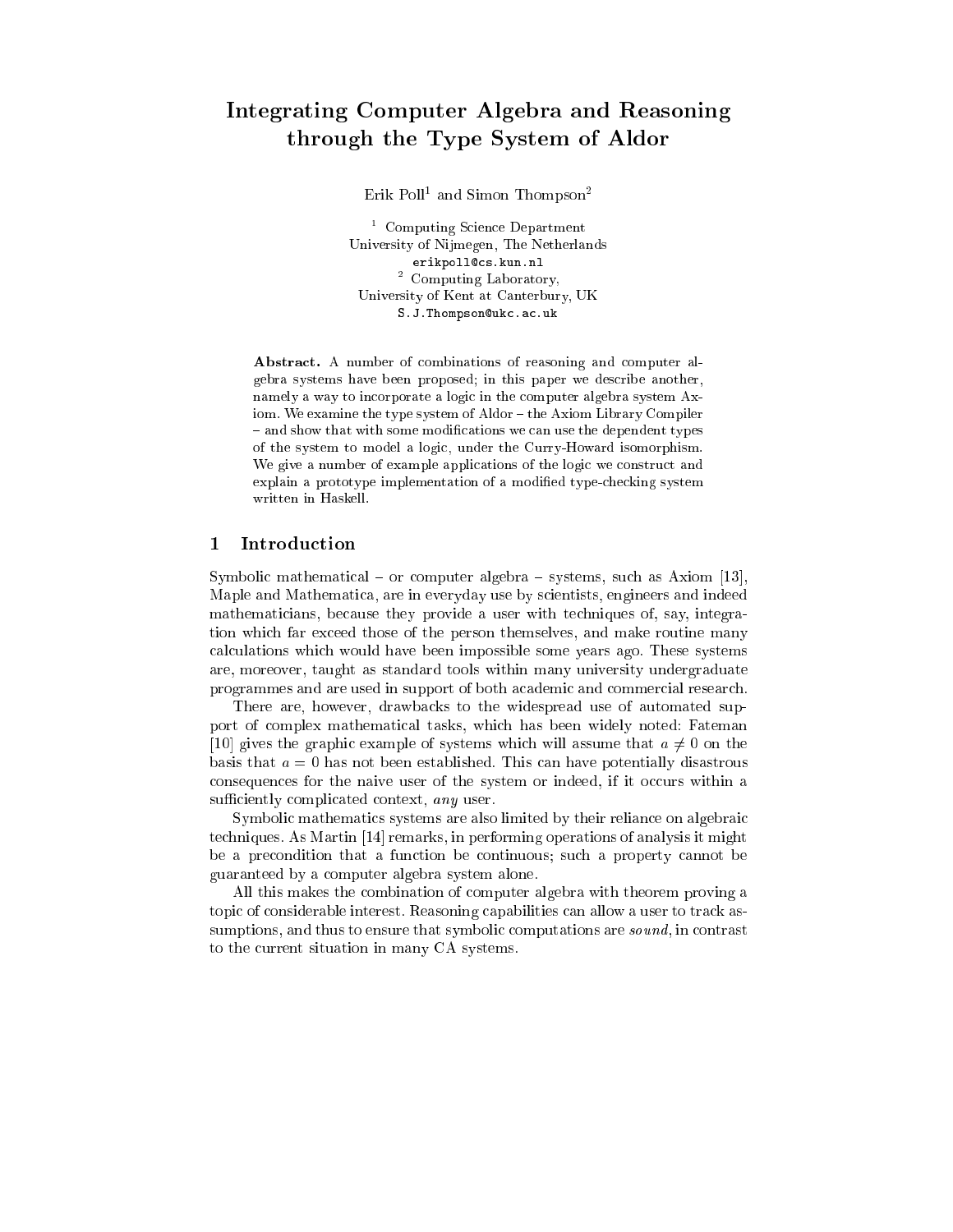Reasoning can also *extend* the capability of a CA system. A scenario might involve working with a particular monoid: if during the course of computation it an be shown, for instan
e, that the monoid is ommutative then it is possible to use different, more efficient, simplification algorithms for expressions. The addition of reasoning here has made computation more efficient; in other situations - such as Martin's analysis example mentioned earlier – reasoning can allow omputations to pro
eed where in general this would not be possible.

The literature contains a number of different strategies proposed for combining computer algebra and theorem proving; see, for instance,  $[4, 6, 3]$ . This paper describes another approach: we use the type system of the Axiom computer algebra system  $[13]$  to represent a logic, and thus to use the constructions of Axiom to handle the logi and represent proofs and propositions, in the same way as is done in theorem provers based on type theory such as Nuprl  $[7]$  or Coq  $[8]$ .

This paper particularly explores the recent Axiom Library Compiler, Aldor [30], which is unusual among computer algebra systems in being strongly typed, and moreover in having a very powerful type system, in
luding dependent types which are central to our work.

The implementation of dependent types in Aldor is somewhat nonstandard: there is no evaluation within type expressions, so that, for example, 'vectors of length  $2+3'$  are distinct from 'vectors of length  $5'$ ; we show how this limits the expressivity of the dependent types. We describe a modification of the Aldor system which allow the types to represent the propositions of a constructive logic, under the Curry-Howard correspondence. We argue that this integrates a logi into the Aldor system, and thus permits a variety of logi
al extensions to Aldor, including adding pre- and post-conditions to function specifications, axiomatisations to categories of mathematical objects as well as the ability to reason about the objects in Aldor.

The stru
ture of the paper is as follows. Se
tion 2 introdu
es Aldor and in parti
ular examines its system of types. In Se
tion 3 we examine the issue of type equality in Aldor since it is central to our approach to embedding a logic in Aldor. The se
tion also ontains a number of strategies for modifying the Aldor compiler. We show how a logic can be defined in a modified variant of the Aldor system in Section 4 and Section 5 gives some example applications. We conclude with a discussion of related and future work.

# 2 An Introdu
tion to Aldor

The Axiom Library Compiler, Aldor [30] (known in the past as AXIOM-XL and A<sub>"</sub>), provides the user with a powerful, general-purpose programming language in whi
h to model the stru
tures of mathemati
s. Aldor is ompiled, in ontrast to most computer algebra languages, and so it can provide much more efficient implementations of algorithms than interpreted languages.

The ore of Aldor is a fun
tional programming language whi
h provides higher-order functions, generators (which bear a strong relationship to list com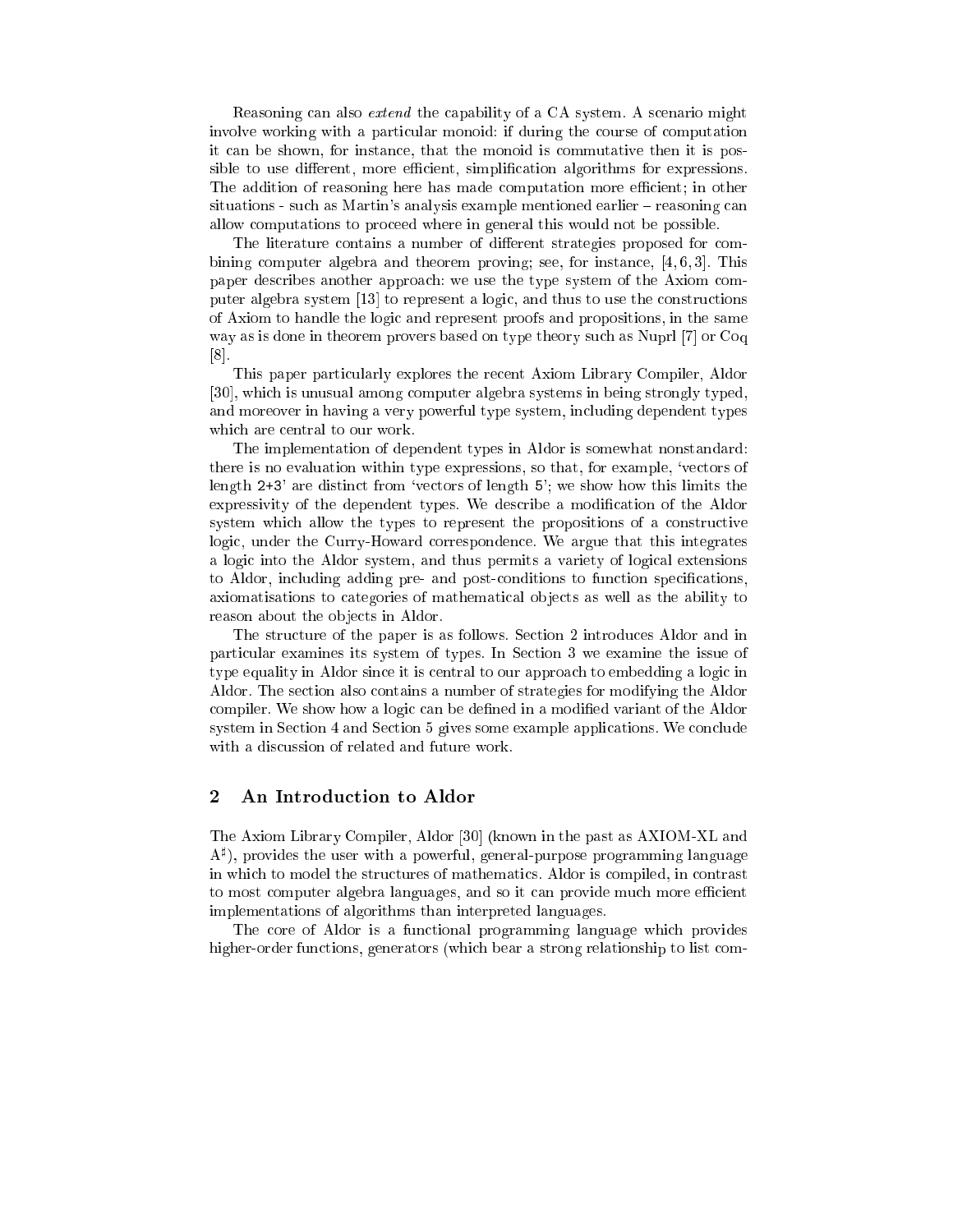prehensions) and other features of modern fun
tional languages like Standard ML  $[17]$  and Haskell  $[21]$ . It is also strongly typed, in common with these languages and indeed the majority of modern programming languages. Under this type discipline any type error – such as adding a character to a boolean operator – an be aught at ompile time rather than at run time. This has two onsequent advantages. First, a whole lass of programming errors an be dete
ted prior to program execution, thus increasing the dependability of the compiled code. Secondly, it means that it is possible to produce more efficient compiled code sin
e no run-time type tags on program data need to be maintained to support type he
king at run-time.

Sin
e Aldor is designed with mathemati
s in mind, its type system is more complex than those of most programming languages. Mathematicians take a flexible approach to terminology, with the consequence that often the meaning of a symbol or phrase is only determined by its ontext. This requires of a programming language that symbols an be overloaded, and that sometimes values need to be *coerced* from one type to another: from the integers to floatingpoint numbers, for example.

More importantly this flexibility necessitates an entity like the collection of integers to be seen in various different ways, depending on the context. In the ase of the integers this might be a set of values, a group, an integral domain, a subset of the real numbers and so forth. To do this, the language allows types and functions to be collected into *domains*, and the type of a domain, which is described by a signature, is called a *category*.

Categories can be built on top of other categories, giving a version of inheritan
e between domains. Categories an also be parametrised by values in
luding domains; rather than implement a theory of parametric categories, Aldor takes types to be values just like more traditional values like 23 and the Boolean value 'false'. This has far-reaching consequences for the language.

Current descriptions of Aldor,  $[30, 29]$ , give informal definitions of the type system. We have given a formal description of the essence of the Aldor type system in  $[22]$ . In the remainder of this section we summarise our approach in that paper and the on
lusions that are drawn there.

# 2.1 An Overview of the Type System of Aldor

Unusually among languages for computer algebra, but in keeping with the functional school, Aldor is strongly typed. Each declaration of a binding can be accompanied by a declaration of the type of the value bound, as in the definition

### a : Integer == 23;

The type of an expression can be declared explicitly to resolve any uses of overloaded identifiers. This cannot simply be done by the typing rules, since arbitrary overloading is allowed, so that, for instance, a single identifier fun may be overloaded to have types Int  $\rightarrow$  Int, Int  $\rightarrow$  Bool and Bool  $\rightarrow$  Int so that neither the type of the argument nor the type of result expected can disambiguate an application of fun.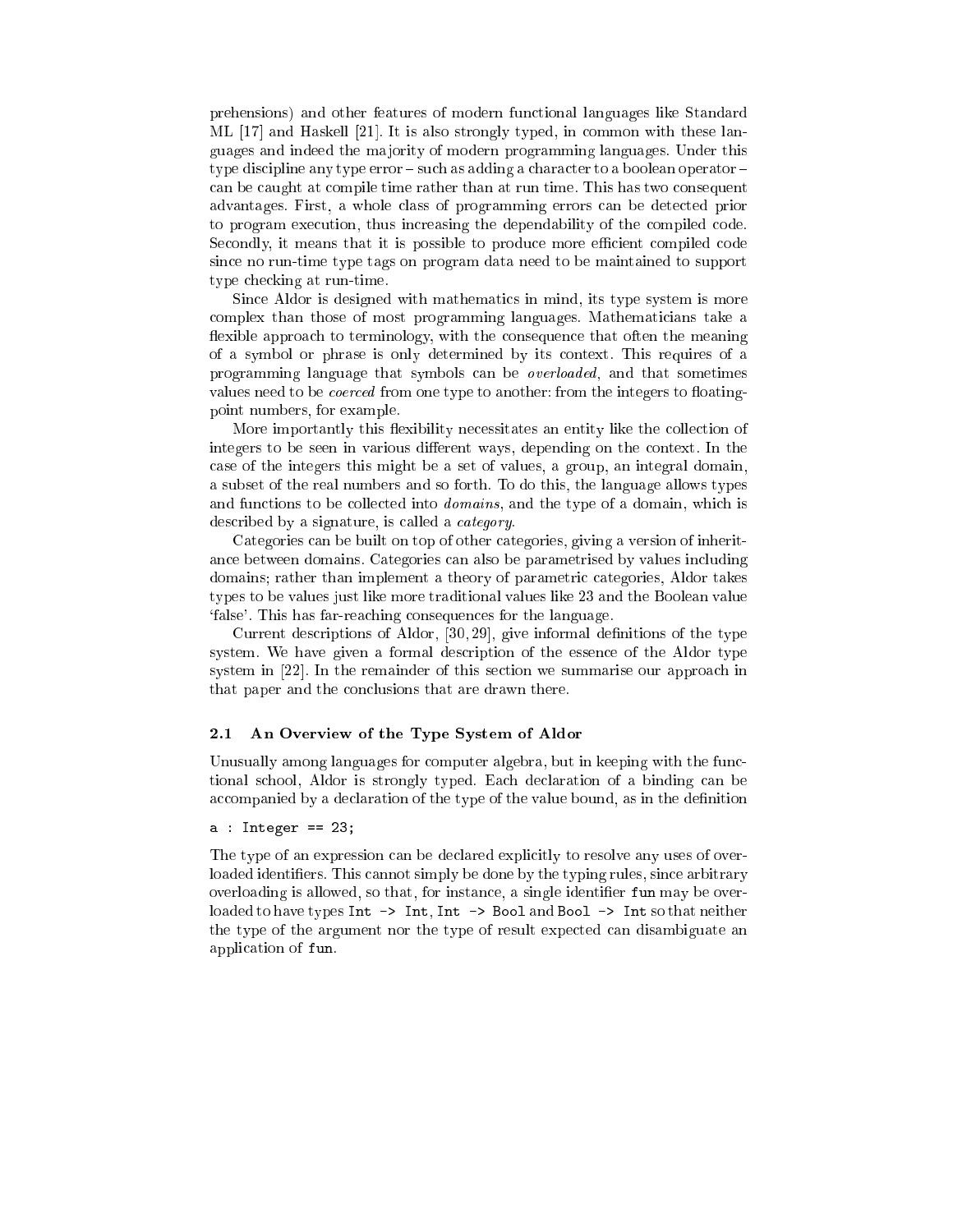Some 'courtesy' coercions are provided by the system automatically: these convert between multiple values ( $\dot{a} \, la$  LISP), cross products and tuples. It is also possible to make explicit conversions  $-$  by means of the coerce function  $-$  from integers to floating point numbers and so forth.

As mentioned earlier, Aldor treats types as values. In particular, a type such as Integer has itself a type. The type of types is alled Type. Having this type of all types means that the system supports fun
tions over types, su
h as the identity function over (the type of) types:

```
idType (ty : Type) : Type == ty;
```
and explicit polymorphism, as in the polymorphic identity function which takes two arguments. The first is a type ty and the second is a value of that type which is returned as the result.

$$
id (ty : Type, x : ty) : ty == x;
$$
 (id)

Aldor permits functions to have dependent types, in which the type of a function result depends upon the value of a parameter. An example is the fun
tion which sums the values of vectors of integers. This has the type

ve
torSum : (n:Integer) -> Ve
tor(n) -> Integer

in which the result of a function application, say

## ve
torSum(34)

has the type Vector(34) -> Integer because its argument has the value 34. In a similar way, when the id function of definition (id) is applied, its result type is determined by the type which is passed as its first argument. We discuss this aspe
t of the language in more detail in Se
tion 2.3.

The system is not fully functional, containing as it does variables which denote storage locations. The presence of updatable variables inside expressions can cause side-effects which make the elucidation of types considerably more difficult. There is a separate question about the role of 'mathematical' variables in equations and the like, and the role that they play in the type system of Aldor.

Categories and domains provide a form of data abstra
tion and are addressed in more detail in Se
tion 2.5.

The Aldor type system can thus be seen to be highly complex and we shall indeed see that other features such as macros (see Section 2.5) complicate the picture further.

#### 2.2 Formalising the Type System of Aldor 2.2

This se
tion outlines the approa
h we have taken in formalising the type system of Aldor. Our work is described in full in [22]; for reasons of space we can only give a summary here.

The typing relation is formally des
ribed by typing judgements of the form

 $\Gamma \vdash t : T$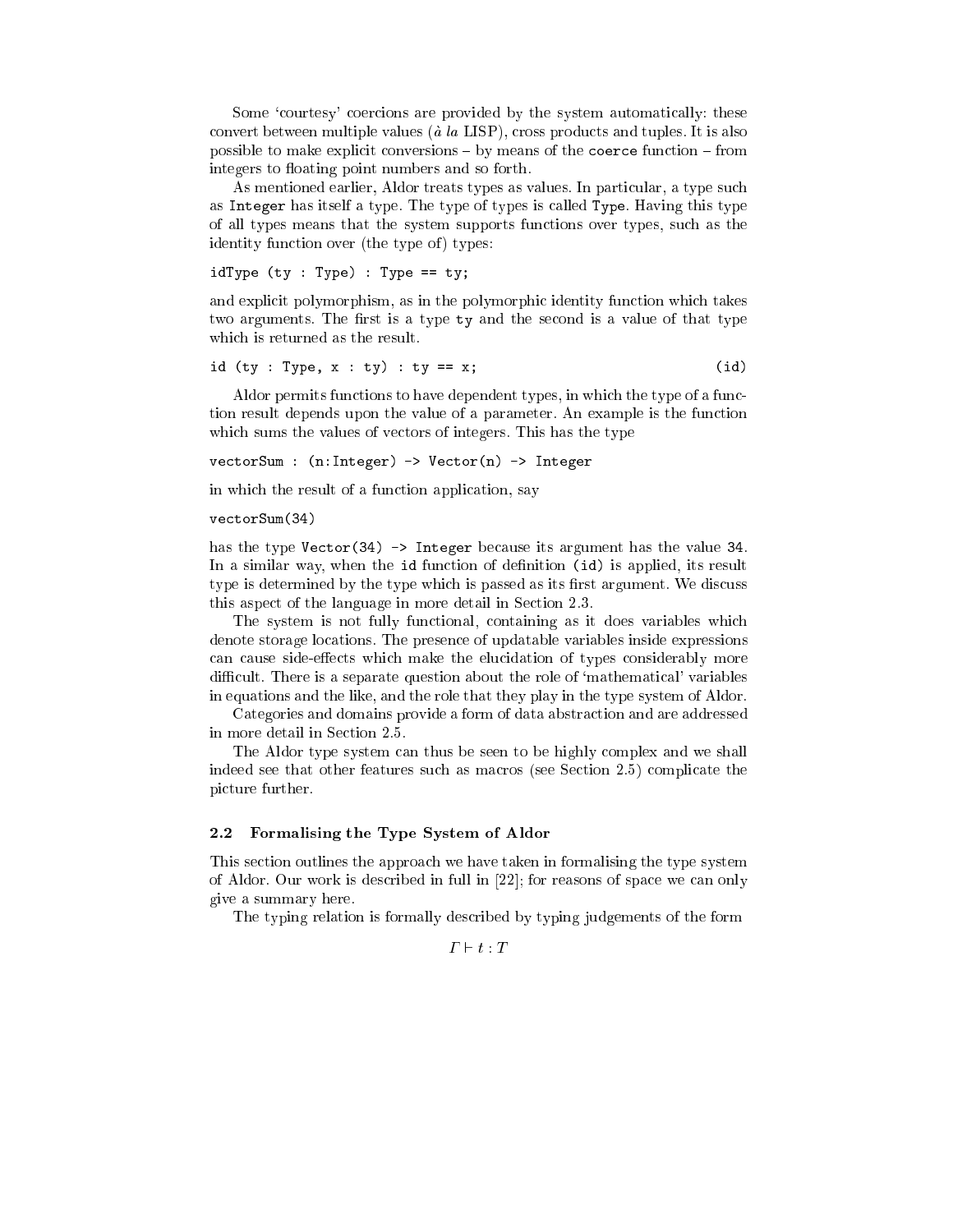which is read 't has the type  $T$  in the context  $\Gamma$ '. A context here consists of a list of variable declarations, type definitions and so on. Contexts represent the olle
tion of bindings whi
h are in s
ope at a point in a program text. Note that t might have more than one type in a given context because of overloading of identifiers in Aldor, and so it would be perfectly legitimate for a well-formed context  $I$  to imply that  $t : I$  and  $t : I$  where  $I$  and  $I$  are different types.

Complex typing judgements are derived using deduction rules that codify onditions for a typing judgement to hold. For example,

$$
\frac{\Gamma \vdash f : S \rightarrow T \quad \Gamma \vdash s : S}{\Gamma \vdash f(s) : T} \quad \text{(function elim)}
$$

describes the type-correct application of a function. This deductive approach is standard; we have adapted it to handle particular features of Aldor such as overloading, first-class types and categories.

Our discussion in [22] examines the essential features of the full type system of Aldor; in this paper we concentrate on those aspects of the language relevant to our project. These are dependent function and product types; equality between types; and ategories and domains, and we look at these in turn now.

# 2.3 Dependent Types

As we have already seen with the examples of id and vectorSum, the Aldor language contains dependent types. To recap, the function vectorSum defines a sum function for vectors of arbitrary length and has the type

ve
torSum : (n:Integer) -> Ve
tor(n) -> Integer

Similarly one can define a function append to join two vectors together

tor(n), Verent (n) – (n) – (n) – (n) (n) (n) (n) (n) (n) (n) (n) – (n) – (n) – (n) – (n) – (n) – (n) – (n) – (n) – (

The typing rule for dependent function elimination modifies the rule (function elim) so that the values of the arguments are substituted in the result type, thus

$$
\frac{\Gamma \vdash f : (x : S) \to T \qquad \Gamma \vdash s : S}{\Gamma \vdash f(s) : T[x := s]} \text{ (dependent function elim)}
$$

Given vectors of length two and three, vec2 and vec3, we can join them thus

```
append(2,3,ve
2,ve
3) : Ve
tor(2+3)
```
where 2 and 3 have been substituted for n and m respectively.

We would expect to be able to find the sum of this vector by applying vectors to the sum to the sum that the sum to the sum to the sum to the sum to the sum to the sum to the sum to

(ve
torSum 5) append(2,3,ve
2,ve
3)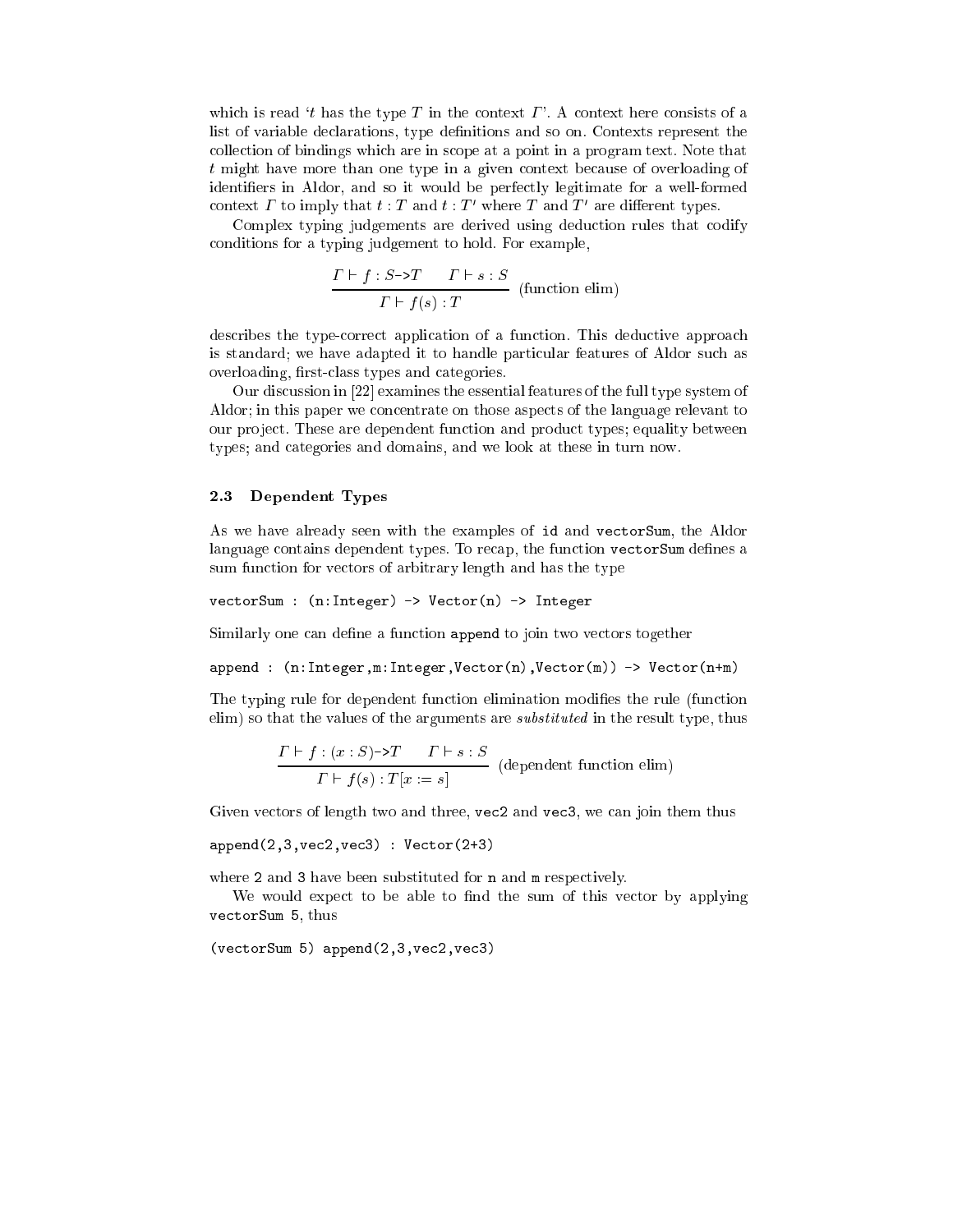but this will fail to type check, since the argument is of type Vector  $(2+3)$ , which is not equal to the expected type, namely  $\text{Vector}(5)$ . This is because no evaluation takes place in type expressions in Aldor (nor indeed in the earlier version of Axiom). We examine this question in the next se
tion, and in Se
tion 3 we discuss how the Aldor type mechanism can be modified to accommodate a more liberal evaluation strategy within the type he
ker. Similar remarks apply to dependent product types in which the type of a field can depend on the value of another field.

# 2.4 Equality of Types in Aldor

When are two types in Aldor equal? The definition of type equality in any programming language is non-trivial, but in the presen
e of dependent types and types as values it be
omes a subtle matter.

Type equality is fundamental to type checking, as can be seen in the rule  $(function$  elim): the effect of the rule in a type-checker is to say that the application f (s) is only legitimate if f has type  $S$ ->1, s has type  $S$  , and the types  $S$ and  $S$  are equal. Non-identical type expressions can denote identical types for a number of reasons.

 $\,$   $\,$  name can be given to a type, as in

```
myInt : Type == Int;
```
and in many situations myInt and Int will be treated as identical types. [This is often called  $\delta$ -equality.]

 ${\scriptstyle\top}$  the bound variables in a type should be irrelevant and Aldor treats them as so. This means that the types

ve
torSum : (n:Integer) -> Ve
tor(n) -> Integer ve
torSum : (int:Integer) -> Ve
tor(int) -> Integer

should be seen as identical.  $[\alpha$ -equality

- ${\scriptstyle\top}$  rypes are values like any other in Aldor, and so can be evaluated. In particular a function over types like idType will be used in expressions such as id is part into the experiment that the sum of the sum of the sum of the sum of the sum of the sum of the sum o be seen as equivalent.  $[\beta$ -equality
- $-$  in the presence of dependent types, expressions of any type whatsoever can be subexpressions of type expressions, as in  $Vector(2+3)$ . Equality between these subexpressions can be lifted to types, making  $Vector(2+3)$  equal to  $Vector(5)$ . [Value-equality]

Our report on the type system examines the practice of equality in the Aldor system and shows it to be complex. The Aldor system implements  $\alpha$ -equality in nearly all situations, but  $\delta$ -equality is not implemented in a uniform way. Over types neither  $\beta$ -equality nor value-equality is implemented, so that type equality in Aldor is a strong relation, in that it imposes finer distinctions than notions like  $\beta$ - or value-equality.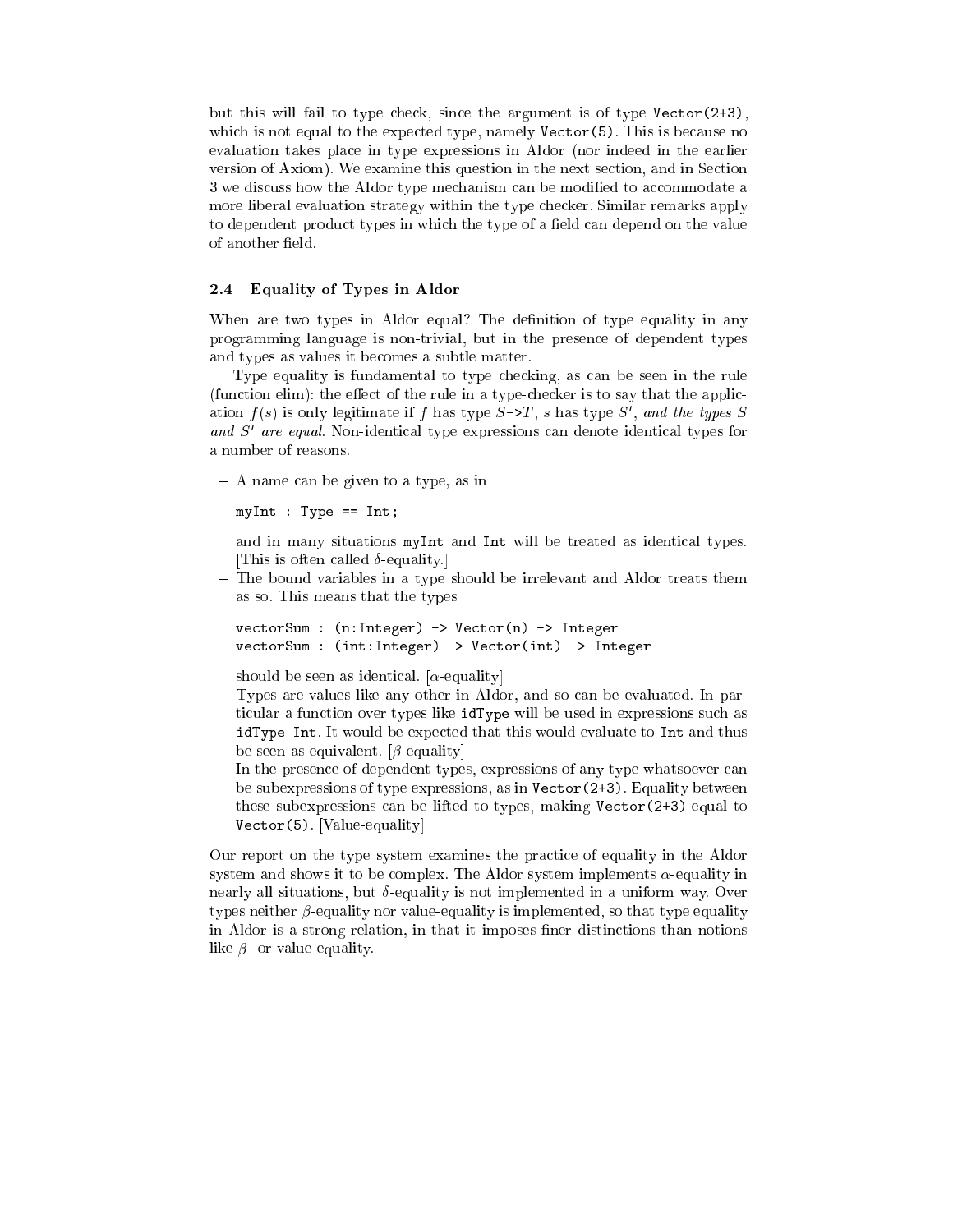A rationale for the current definition in Aldor is that it is a simple notion of type equality whi
h is strong enough to implement a weak form of type dependen
y in whi
h arguments to types are themselves (literal) types whi
h are not used in a computational way. This form of dependency is useful in the module system of Aldor where it can be used to formulate mathematical notions like 'the ring of polynomials in one variable over a field  $F'$  where the field  $F$  is a parameter of the type.

Our approa
h to integrating reasoning into Aldor requires a weaker notion of type equality, whi
h we explore in Se
tion 3.

#### 2.5Categories and Domains

Aldor is designed to be a system in whi
h to represent and manipulate mathematical objects of various kinds, and support for this is given by the Aldor type system. One can specify what it is to be a monoid, say, by defining the <code>vategory</code> called <code>monoid</code>, thus

```
Monoid : Category == BasicType with {
                                                                                   (Mon)* : (\frac{9}{6}, \frac{9}{6}) -> %;
     1 : \%;}
```
This states that for a structure over a type  $\mathcal{C}$  to be a monoid it has to supply two bindings; in other words a Category describes a signature. The first name in the signature is  $\ast \ast$  and is a binary operation over the type  $\mathcal{C}'$ ; the second is an element of  $\mathcal{C}$ .

In fact we have stated slightly more than this, as Monoid extends the category Basi
Type whi
h requires that the underlying type arries an equality operation.

```
BasicType : Category == with \{= : (\%, \%) -> Boolean; }
```
We should observe that this Monoid category does not impose any constraints on bindings to '\*' and '1': we shall revisit this example in Section 5.2 below.

Implementations of a category are abstract data types which are known in Aldor as domains, and are defined as was the value a at the start of Section 2.1, e.g.

```
IntegerAdditiveMonoid : Monoid == add {
   Rep == Integer;(x:\%) * (y:\%) : % == per((rep x) + (rep y));1 : \% == per 0; }
```
The category of the object being defined  $-$  Monoid  $-$  is the type of the domain which we are defining, IntegerAdditiveMonoid. The definition identifies a representation type, Rep, and also uses the conversion functions rep and per which have the types

<sup>&</sup>lt;sup>1</sup> There is little relation between Aldor's notion of category and the notion from category theory!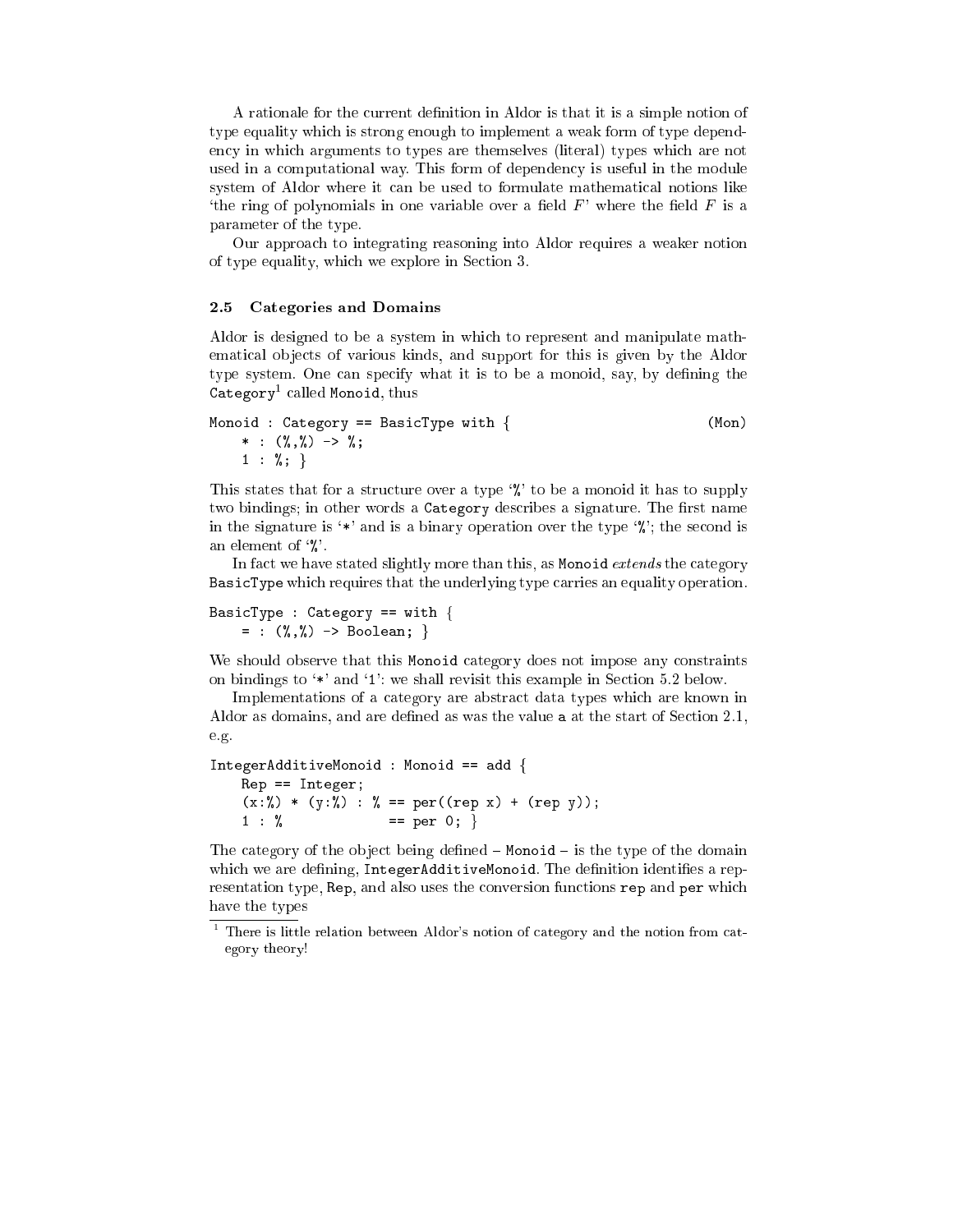$rep : % \rightarrow Rep$  per : Rep  $\rightarrow %$ 

The constructs Rep, rep and per are implemented using the macro mechanism of Aldor, and so are eliminated before type checking. In our report  $[22]$  we show how definitions of domains can be type checked without macro expansion, which allows, for instance, more accurate error diagnosis.

Categories an also be parametri
, and depend upon value or type parameters; an example is the ring of polynomials over a given field mentioned earlier.

This se
tion has given a brief overview of Aldor and its type system. It has shown that the notion of type equality in Aldor is a strong one, which makes distinctions between types which could naturally be considered equivalent. This is especially relevant when looking at the effect of type equality on the system of dependent types. In the sections to come we show how a logic can be incorporated into Aldor by modifying the notion of type equality in Aldor.

# 3 Modifying Type Equality in Aldor

Section 2.4 describes type equality in Aldor and argues that it is a strong notion which distinguishes between type terms which can naturally be identified. In this section we examine various ways of modifying type equality including the way we have chosen to do this in our prototype implementation.

#### 3.1Using the Existing System

It is possible to use the existing Aldor system to mimic a different  $-$  weaker - type equality by explicitly casting values to new types, using the pretend function of Aldor. This effectively sidesteps the type checker by asserting the type of an expression which is accepted by the type checker without verification.

For instance, the vector example of Section 2.3 can be made to type check in Aldor by annotating it thus

(vectorSum 5) (append(2,3, vec2, vec3) pretend Vector(5))

or thus

 $\mathcal{N}$  ,  $\mathcal{N}$  ,  $\mathcal{N}$  ,  $\mathcal{N}$  ,  $\mathcal{N}$  ,  $\mathcal{N}$  ,  $\mathcal{N}$  ,  $\mathcal{N}$  ,  $\mathcal{N}$  ,  $\mathcal{N}$ 

This achieves a result, but at some cost. Wherever we expect to need some degree of evaluation, that has to be shadowed by a type cast; these casts are also potentially ompletely unsafe.

 $\textsuperscript{2}$  The pretend function is used in the definition of rep and per in the current version of Aldor; <sup>a</sup> more se
ure me
hanism would be preferable.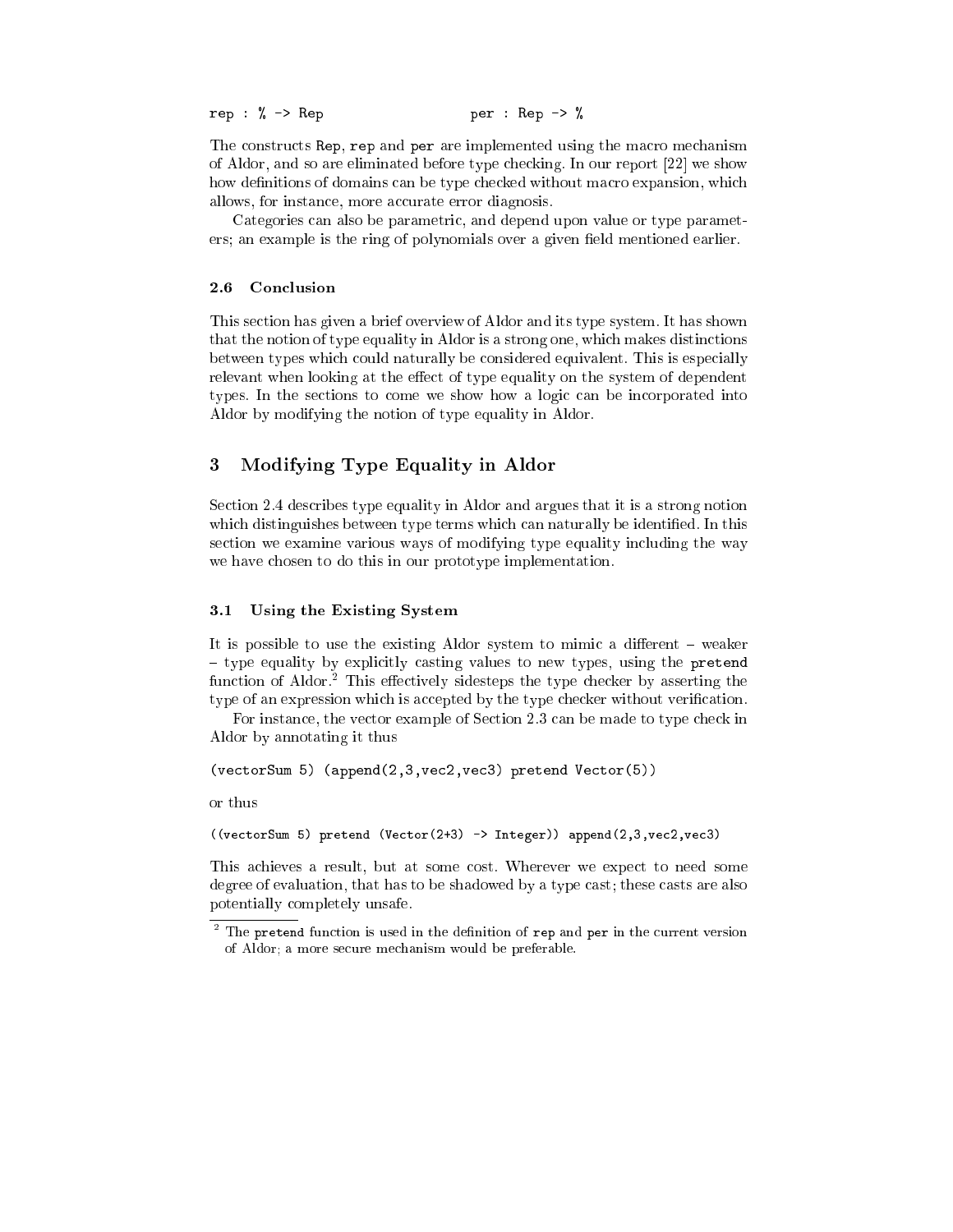#### $3.2$ Coercion Functions

Another possibility is to suggest that the current mechanism for coercions in Aldor is modified to include coercion functions which would provide conversion between type pairs such as  $Vector(2+3)$  and  $Vector(5)$ , extending the coercion me
hanism already present in Aldor. This suggestion ould be implemented but we envisage two difficulties with it.

- ${\rm -}$  In all but the simplest of situations we will need to supply uniformly-defined families of oer
ions rather than single oer
ions. This will substantially ompli
ate an already omplex me
hanism.
- Coercions are currently not applied transitively: the effect of this is to allow us to model single steps of evaluation but not to take their transitive losure.

Putting these two facts together force us to conclude that effectively mimicking the evaluation pro
ess as oer
ions is not a reasonable solution to the problem of modifying type he
king.

# 3.3 Adding Full Evaluation

To deal with the problem of unevaluated subexpressions in types, we have implemented a prototype version of Aldor using Haskell [23]. In this implementation all type expressions are fully evaluated to their normal form as a part of the pro
ess of type he
king. To give an example, the rule (fun
tion elim) will be interpreted thus:

 $f(s)$  is well-formed if and only if f has type  $S-Y$ , s has type  $S'$ , and the normal forms of  $S$  and  $S$  are equal modulo  $\alpha$ -equality.

The effect of this modification is to force the type checker to perform evaluation of expressions at ompile time. Clearly this an ause the type he
ker to diverge in general, since in, for instance, an application of the form vectorSum(e) an arbitrary expression e:Nat will have to be evaluated.

More details of the prototype implementation of Aldor in Haskell are given in the technical report [23].

### 3.4 Controlling Full Evaluation

A number of existing type systems, Haskell among them, have unde
idable type systems  $[12]$  which can diverge at compile time. In practice this is not usually a problem as the pathologies lie outside the `useful' part of the type system. This may well be the ase with Aldor also, but it is also possible to design a subset of the language, Aldor--, whose type system is better behaved.

There is considerable current interest in defining terminating systems of recursion  $[27, 16]$ . A system like this is sufficient to guarantee the termination of expressions chosen for evaluation as part of the type checking process. The main effect of the restricted system is to force recursion to be structural (in a general sense); in practice this is acceptable, particularly in the subset of the language used within type expressions.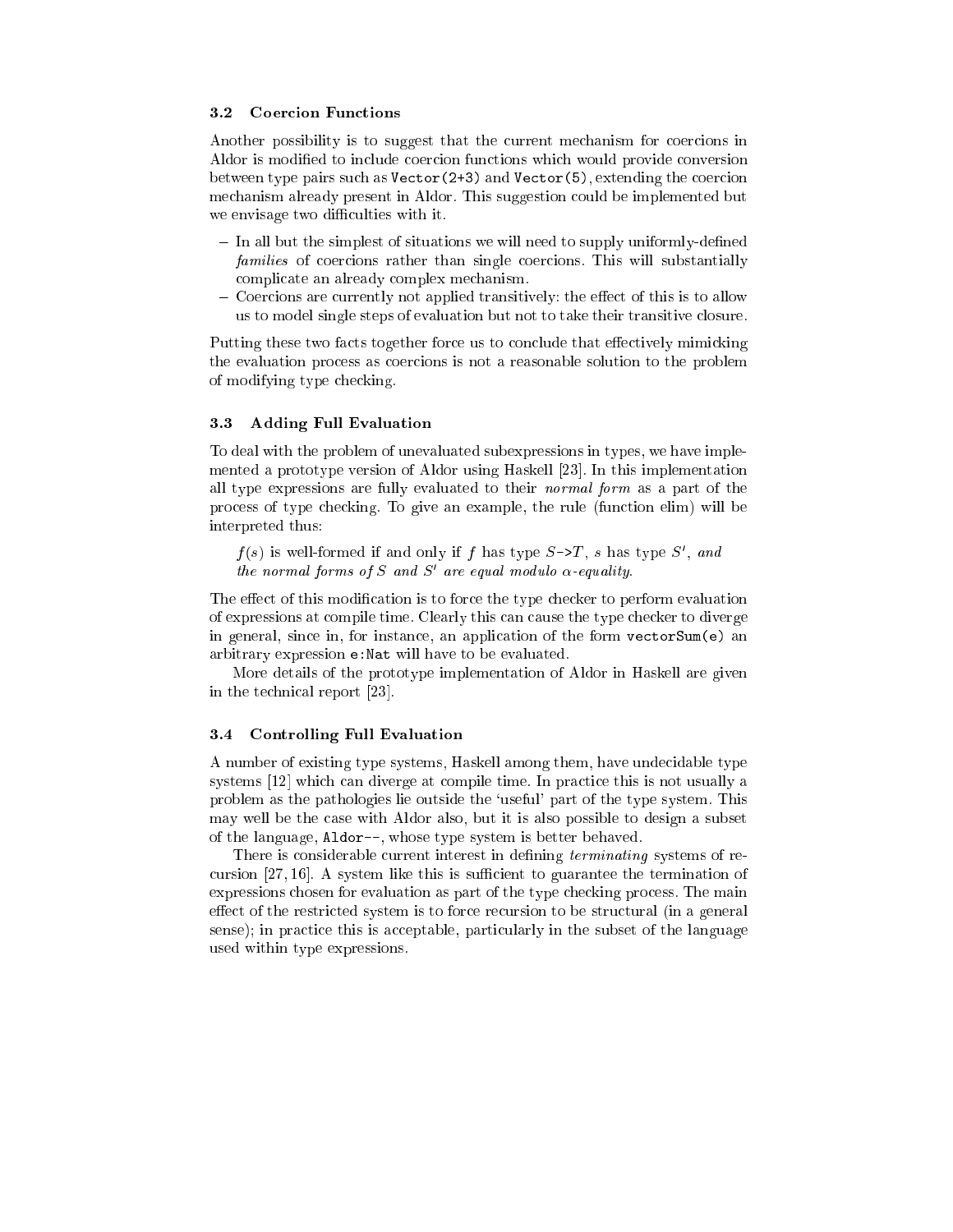# 4 Logi within Aldor

In this section we discuss the Curry-Howard isomorphism between propositions and types, and show that it allows us to embed a logic within the Aldor type system, if dependent types are implemented to allow evaluation within type ontexts.

#### 4.1The Curry-Howard Corresponden
e

Under the Curry-Howard orresponden
e, logi
al propositions an be seen as types, and proofs can be seen as members of these types. Accounts of constructive type theories can be found in notes by Martin-Löf  $[15]$  amongst others  $[19]$ , 26. Central to this correspondence are dependent types, which allow the representation of predicates and quantification.

Central to the correspondence is the idea that a constructive proof of a proposition gives enough evidence to witness the fact that the proposition stands.

- ${+}$  A proof of a conjunction  $A \wedge B$  has to prove each half of the proposition, so has to provide witnessing information for each conjunct; this corresponds precisely to a product type, in Aldor notation written as  $(A, B)$ , members of whi
h onsist of pairs of elements, one from ea
h of the onstituent types.
- ${\rm -A}$  proof of an implication  $A \Rightarrow B$  is a proof transformer: it transforms proofs of A into proofs of  $B_i$ ; in other words it is a function from type A to type B, i.e. a function of type  $A \rightarrow B$ .
- ${\sf I}$  In a similar way a proof of a universal statement  $(\forall x : A)B(x)$  is a function taking an element a of A into a proof of  $B(a)$ ; in other words it is an element of the *dependent* function type  $(x : A) \rightarrow B$ .
- { Similar interpretations an be given to the other propositional operators and the existential quantifier.

We can summarise the correspondence in a table

| Programming                                        |                   | Logic                     |
|----------------------------------------------------|-------------------|---------------------------|
| Type                                               |                   | Formula                   |
| Program                                            |                   | Proof                     |
| Product/record type                                | $(\ldots,\ldots)$ | Conjunction               |
| Sum/union type                                     |                   | Disjunction               |
| Function type                                      | ->                | Implication               |
| Dependent function type $(x : A) \rightarrow B(x)$ |                   | Universal quantifier      |
| Dependent product type                             | (x:A,B(x))        | Existential quantifier    |
| Empty type                                         | Exit              | Contradictory proposition |
| One element type                                   | Triv              | True proposition          |
| .                                                  |                   | .                         |

Predicates (that is dependent types) can be constructed using the constructs of a programming language. A dire
t approa
h is to give an expli
it (primitive recursive) definition of the type, which in Aldor might take the form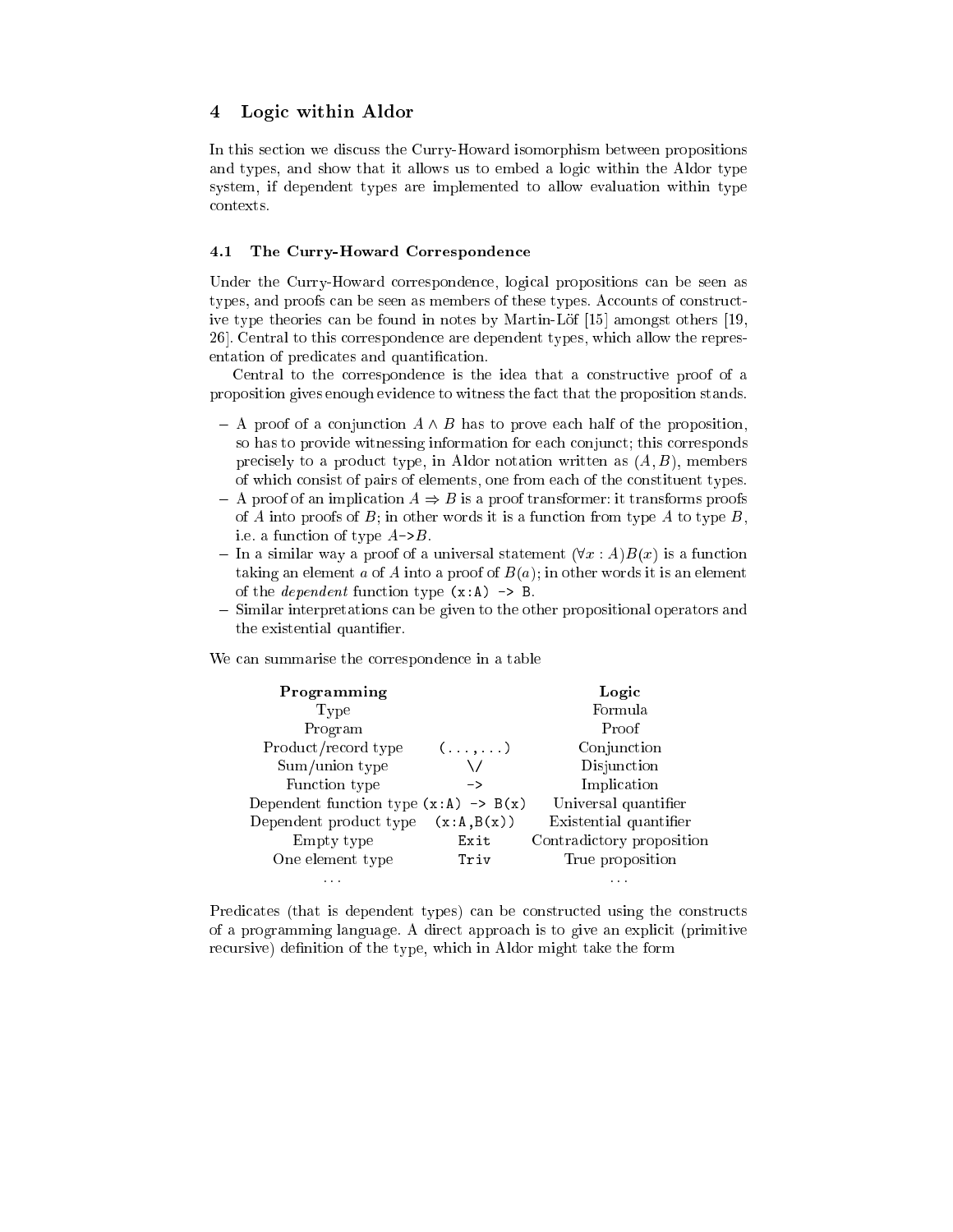```
lessThan(n:Nat,m:Nat) : Type == (lessThan)
   else (if no the control
             else lessThan(n-1,m-1));
```
The equality predicate can be implemented by means of a primitive operation which compares the normal forms of the two expressions in question.

# 4.2 A Logi within Aldor

We need to examine whether the outline given in Section 4.1 amounts to a proper embedding of a logic within Aldor. We shall see that it places certain requirements on the definition and the system.

Most importantly, for a definition of the form (lessThan) to work properly as a definition of a predicate we need an application like  $l$ essThan $(9,3)$  to be reduced to Exit, hence we need to have evaluation of type expressions. This is a modification of Aldor which we are currently investigating, as outlined in Section 2.3. In the case of (lessThan) the evaluation can be limited, since the scheme used is recognisable as terminating by, for instance, the algorithm of  $[16]$ .

The restriction to terminating (well-founded) recursions is also necessary for consistency of the logic. For the logic to be consistent, we need to require that not all types are inhabited, which is clearly related to the power of the recursion schemes allowed in Aldor. One approach is to expect users to check this for themselves: this has a long history, beginning with Hoare's axiomatisation of the function in Pascal, but we would expect this to be supported with some automated checking of termination, which ensures that partially or totally undefined proofs are not permitted.

Consistency also depends on the strength of the type system itself; a sufficiently powerful type system will be inconsistent as shown by Girard's paradox  $[11]$ .

#### Applications of an Integrated Logic 5

Having identified a logic within Aldor, how can it be used? There are various appli
ations possible; we outline some here and for others one an refer to the number of implementations of type theories whi
h already exist, in
luding Nuprl  $[7]$  and Coq  $[8]$ .

### 5.1 Pre- and Post-Conditions

A more expressive type system allows programmers to give more accurate types to ommon fun
tions, su
h as the fun
tion whi
h indexes the elements of a list.

```
index : (l:List(t))(n:Nat)((n < length l) -> t)
```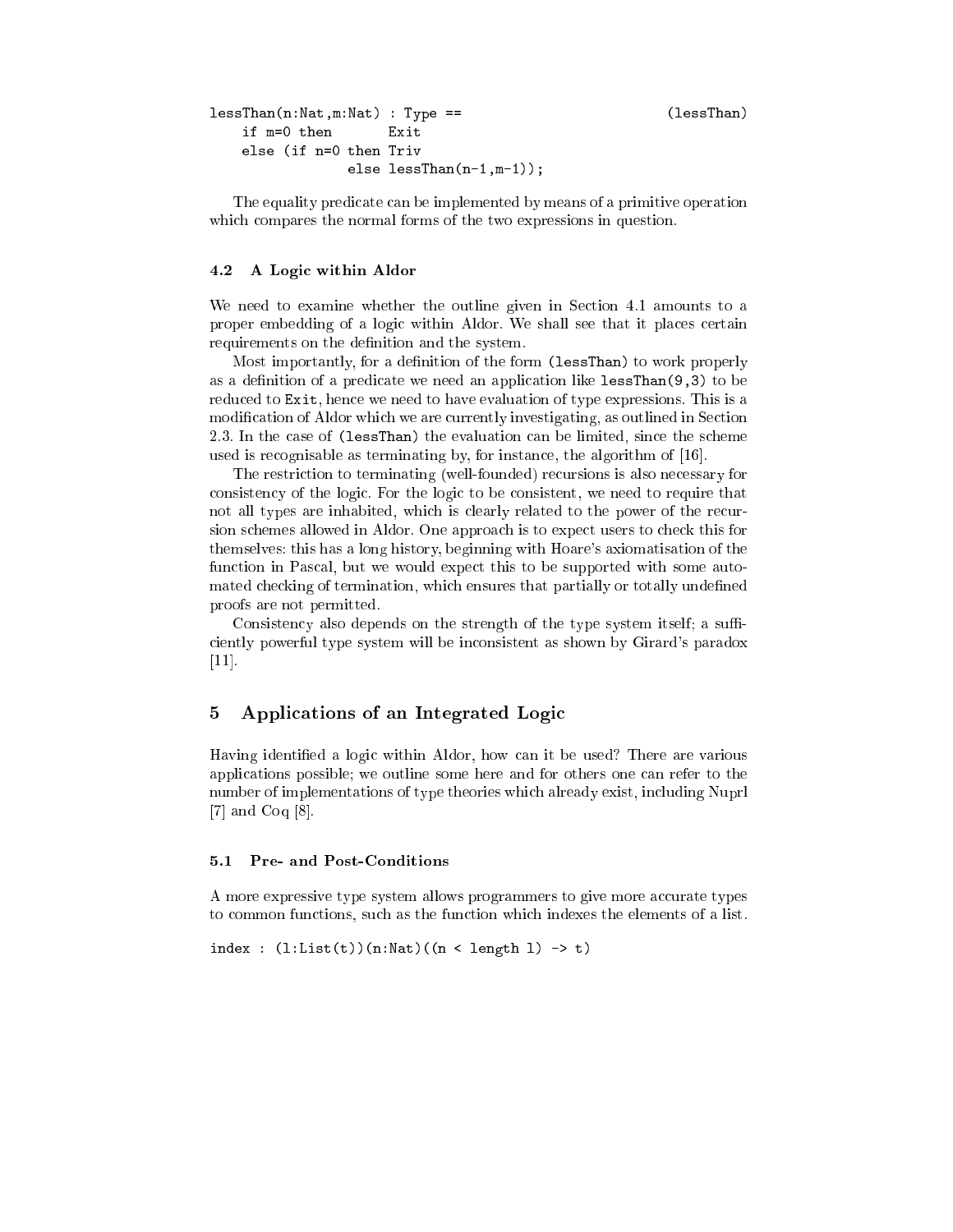An application of index has *three* arguments: a list 1 and a natural number n  $-$  as for the usual index function  $-$  and a third argument of type (n < length l), that is a proof that <sup>n</sup> is a legitimate index for the list in question. This extra argument becomes a *proof obligation* which must be discharged when the function is applied to elements 1 and n.

In a similar vein, it is possible to incorporate post-conditions into types, so that a sorting algorithm over lists might have the type

sort : ((2:22 - (1))(22 - (1))(22 - 12 - 12 - 12 - 12

and so return a sorted list together with a proof that the list is Sorted.

### 5.2 Adding Axioms to the Categories of Aldor

In definition (Mon), Section 2.5, we gave the category of monoids, Monoid, which introduces two operation symbols,  $*$  and 1. A monoid consists not only of two operations, but of operations with properties. We an ensure these properties hold by extending the definition of the category to include three extra components which are proofs that 1 is a left and right unit for  $*$  and that  $*$  is associative, where we assume that  $\equiv$  is the equality predicate:

```
Monoid : Category == Basi
Type with f (MonL)
   * : (%,%) -> %;
   1 : %;
   leftUnit : (g:%) -> (1*g  g);
   right : (g:w) : (g) - (g);
   asso
             : (g; % h: % j: % ) \rightarrow (g * (h * j) \equiv (g * h) * j);g
```
For example, the declaration of **leftUnit** has the logical interpretation that left is a proof of the statement  $f$  is all g in the monoid ( $W$ ),  $\vdots$   $\vdots$  is equal to  $g'$ .

The equality predicate is implemented as follows: the type  $a \equiv b$  contains a value if and only if <sup>a</sup> and <sup>b</sup> have the same normal form. The extension operation (i.e. the with in the definition above) over categories will lift to become operations of extension over the extended `logi
al' ategories su
h as (MonL).

# 5.3 Commutative Monoids

In the urrent library for Axiom it is not possible to distinguish between general monoids and commutative monoids: both have the same signature. With logical properties it is possible to distinguish the two:

CommutativeMonoid : Category == Monoid with <sup>f</sup>  $\blacksquare$  : (g:  $\blacksquare$ ); (g)  $\blacksquare$  ,  $\blacksquare$   $\blacksquare$   $\blacksquare$   $\blacksquare$   $\blacksquare$   $\blacksquare$   $\blacksquare$   $\blacksquare$   $\blacksquare$   $\blacksquare$   $\blacksquare$   $\blacksquare$   $\blacksquare$   $\blacksquare$   $\blacksquare$   $\blacksquare$   $\blacksquare$   $\blacksquare$   $\blacksquare$   $\blacksquare$   $\blacksquare$   $\blacksquare$   $\blacksquare$   $\blacksquare$   $\blacksquare$   $\blacksquare$   $\blacks$ <sup>}</sup>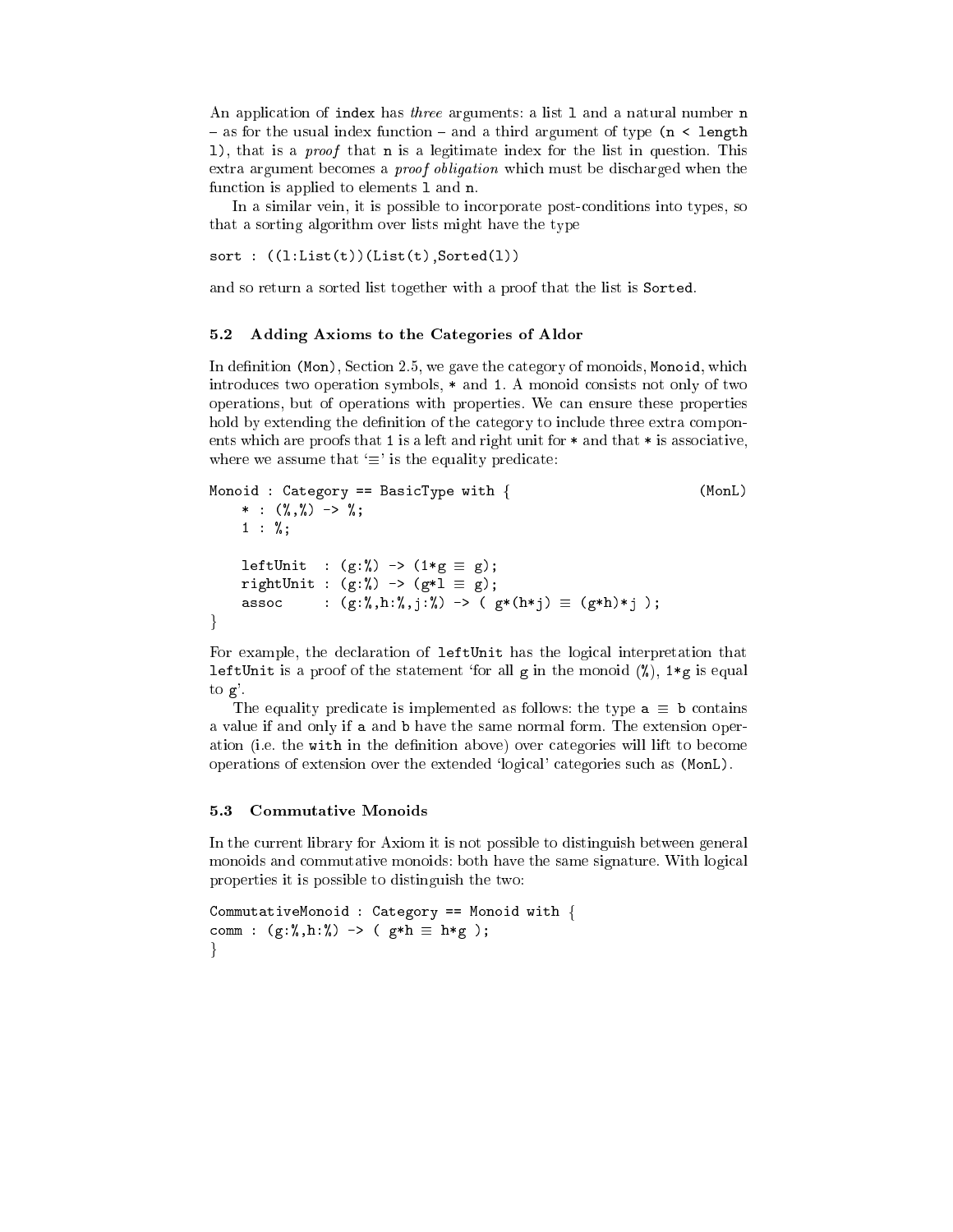To be a member of this category, a domain needs to supply an extra piece of evidence, namely that the multiplication is commutative; with this evidence the structure can be treated in a different way than if it were only known to be a monoid. This process of discovery of properties of an mathematical structure corresponds exactly to a mathematician's experience. Initially a structure might be seen as a general monoid, and only after onsiderable work is it shown to be ommutative; this proof gives entry to the new domain, and thus allows it to be handled using new approa
hes and algorithms.

#### 5.4Different Degrees of Rigour

One can interpret the obligations given in Sections 5.1 and 5.2 with differing degrees of rigour. Using the pretend function we can conjure up proofs of the logical requirements of (MonL); even in this case they appear as important documentation of requirements, and they are related to the lightweight formal methods of  $[9]$ .

Alternatively we can build fully-fledged proofs as in the numerous implementations of onstru
tive type theories mentioned above, or we an indeed adopt an intermediate position of proving properties seen as 'crucial' while asserting the validity of others.

# <sup>6</sup> Con
lusion

We have described a new way to combine  $-$  or rather, to integrate  $-$  computer algebra and theorem proving. Our approach is similar to  $[3]$  and  $[4]$  in that theorem proving apabilities are in
orporated in a omputer algebra system. (In the classification of possible combinations of computer algebra and theorem proving of [6], all these are instance of the "subpackage" approach.) But the way in which we do this is completely different: we exploit the expressiveness of the type system of Aldor, using the Curry-Howard isomorphism that also provides the basis of theorem provers based on type theory such as Nuprl  $[7]$  or Coq  $[8]$ . This provides a logic as part of the computer algebra system. Also, having the same basis as existing theorem provers su
h as the ones mentioned above makes it easier to interfa
e with them.

So far we have worked on a formal description of the core of the Aldor type system  $[22]$ , and on a pilot implementation of a typechecker for Aldor which does evaluation in types which can be used as a logic  $[23]$ . This pilot forms the model for modifications to the Aldor system itself, as well as giving a mechanism for interfacing Aldor with other systems like the theorem prover Coq, omplementary to re
ent work on formalising the Aldor system within Coq  $[1]$ . The logic is being used in a mathematical case study of symbolic asymptotics  $[25]$ .

It is interesting to see a onvergen
e of interests in type systems from a number of points of view, namely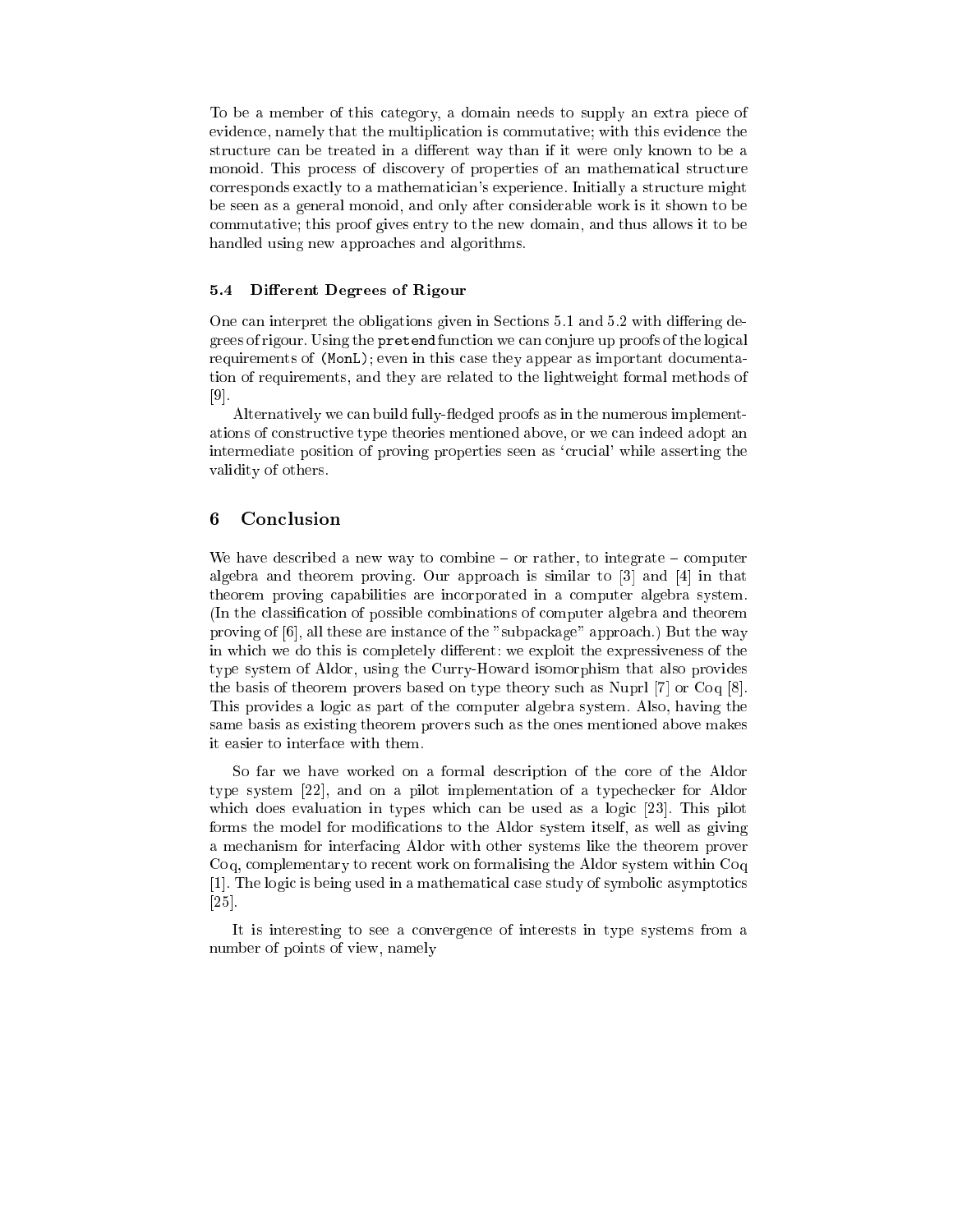- computer algebra,
- $-$  type theory and theorem provers based on type theory,
- $-$  functional programming.

For instance, there seem to be many similarities between structuring mechanisms used in these different fields:  $[5]$  argues for functors in the sense of the programming language ML as the right tool for stru
turing mathemati
al theories in Mathematica, and  $[24]$  notes similarities between the type system of Aldor, existential types [18], and Haskell classes [28]. More closely related to our approa
h here, it is interesting to note that onstru
tive type theorists have added inductive types [20], giving their systems a more functional flavour, while functional programmers are showing an interest in dependent types [2] and languages without non-termination  $[27]$ . We see our work as part of that convergence, bringing type-theoreti ideas together with omputer algebra systems, and thus providing a bridge between symboli mathemati
s and theorem proving.

A
knowledgements We are grateful to Stephen Watt of the University of Western Ontario and to Ursula Martin and her resear
h group at the University of St Andrews for feedba
k on these ideas. We would also like to thank NAG for granting us access to the Aldor compiler, and in particular to Mike Dewar for his help in facilitating this. We are indebted to Dominique Duval who first introdu
ed us to the type system of Aldor, and to EPSRC for supporting her visit to UKC under the MathFIT programme. Finally we are grateful to Therese Hardin of LIP6, Paris, for her omments on this work.

# Referen
es

- 1. Guillaume Alexandre. De ALDOR à Zermelo. PhD thesis, Université Paris VI, 1998.
- 2. Lennart Augustsson. Cayenne a language with dependent types. ACM Press, 1998.
- 3. Andrej Bauer, Edmund Clarke, and Xudong Zhao. Analyti
a an experiment in combining theorem proving and symbolic computation. In  $AISMC-3$ , volume 1138 of LNCS. Springer, 1996.
- 4. Bruno Bu
hberger. Symboli Computation: Computer Algebra and Logi
. In F. Baader and K.U. S
hulz, editors, Frontiers of Combining Systems. Kluwer, 1996.
- 5. Bruno Bu
hberger, Tudor Jebelean, Franz Kriftner, Mir
ea Marin, Elena Tomuta, and Daniela Vasaru. A survey of the Theorema project. In Proceedings of ISSAC'97 (International Symposium on Symbolic and Algebraic Computation), pages 384– 391. ACM, 1997.
- 6. Jaques Calmet and Karsten Homann. Classification of communication and cooperation mechanisms for logical and symbolic computation systems. In FroCos'96. Kluwer, 1996.
- 7. Robert L. Constable et al. Implementing Mathemati
s with the Nuprl Proof Development System. Prentice Hall Inc., 1986.
- 8. C. Cornes et al. The Coq proof assistant referen
e manual, version 5.10. Rapport te
hnique RT-0177, INRIA, 1995.